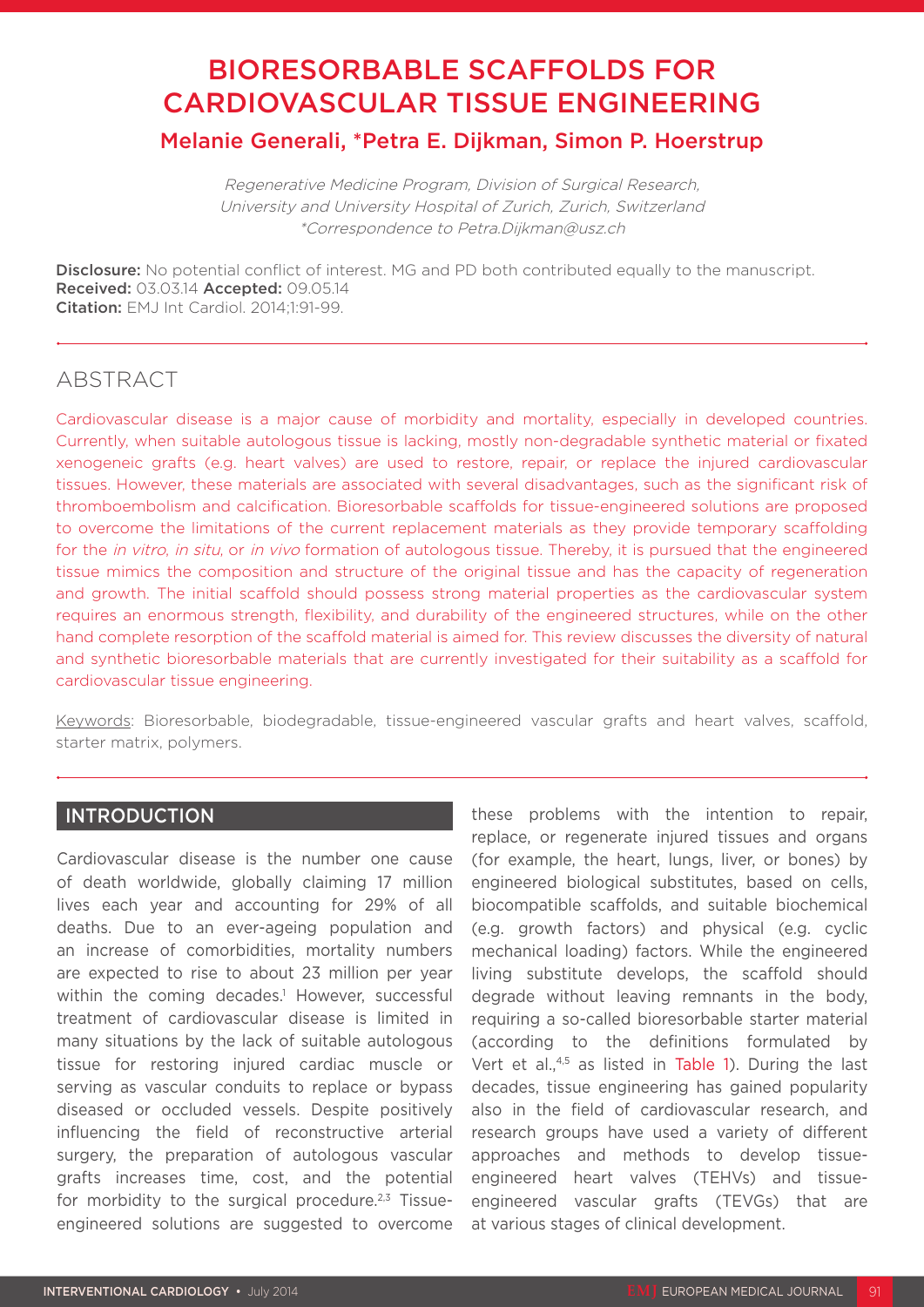#### Table 1: Definitions of biodegradable, bioabsorbable, and bioresorbable materials according to Vert et  $al.4,5$

| <b>Terms</b>  | <b>Definitions</b>                                                                                                                                                                                                                                                                             | <b>Examples</b>     |
|---------------|------------------------------------------------------------------------------------------------------------------------------------------------------------------------------------------------------------------------------------------------------------------------------------------------|---------------------|
| Biodegradable | Polymeric materials and solid devices that undergo dispersion<br>as a consequence of macromolecular degradation. Although<br>degradation products can be removed from the site of action,<br>their degradation products will not completely be eliminated,<br>remaining inside the human body. | Polyurethane        |
| Bioabsorbable | Solid polymeric materials or devices that can dissolve into<br>body fluids without breakdown of the macromolecular chain or<br>reduction in molecular mass.                                                                                                                                    | Polyethylene glycol |
| Bioresorbable | Solid polymers and devices that degrade into non-toxic products  <br>(low-molecular weight compounds), which will be eliminated via<br>metabolic pathways (i.e. the citric acid cycle) or directly via renal<br>excretion without residual side-effects.                                       | Poly-D,L-lactide    |

Here we review the available bioresorbable scaffold materials that are used to develop cardiovascular substitutes with growth and regeneration capacity.

# TISSUE ENGINEERING AND SCAFFOLD REQUIREMENTS

Generally speaking, there are three distinct tissue engineering approaches, namely *in vitro*, *in vivo*, and *in situ* tissue engineering. The traditional tissue engineering approach generates constructs *in vitro* by seeding autologous cells onto 3D starter materials, so-called scaffolds. Thereafter, tissue formation is stimulated under controlled conditions in a bioreactor. For this approach, autologous cells are preferred to prevent immunogenic reaction and rejection. However, when relying on the regenerative capacity of the body in the case of *in situ* tissue engineering, long *in vitro* cell expansion and tissue culture times could be eliminated when an acellular scaffold is directly implanted to recruit endogenous cells.

*In vivo* tissue engineering describes the fabrication of an autologous substitute by making use of the body (e.g. peritoneal cavity) as a bioreactor.<sup>6</sup> In all cases the key processes during tissue formation and maturation are cell proliferation and migration, extracellular matrix (ECM) production and organisation, and scaffold degradation. Finally, the capacities of these engineered tissues to enable repair of structural injury, remodelling of the ECM, and potential growth are crucial for their longterm success. Therefore it is of utmost importance to understand the specific demands of the

cardiovascular system that, due to the cyclic mechanical loading of the blood with every heart contraction, requires an enormous strength, flexibility, and durability of the tissue-engineered cardiovascular replacements.

Consequently, the scaffolds need appropriate mechanical properties to endure the cyclic stresses and strains exerted upon implantation. More specifically, scaffolds for TEHVs should contain stiffness at around 0.5 MPa, while being elastic without any tendency to deform permanently under the influence of stresses.<sup>7</sup> For TEVGs, the scaffold should be compliant and able to withstand the burst pressure requirements during degradation and neotissue formation.8 These requirements to the overall mechanical behaviour are determined by the intrinsic material properties (e.g. stiffness), scaffold architecture (e.g. fibre thickness and direction), and degradation rate. Moreover, due to intense contact with blood in cardiovascular applications, it is desirable to use a thromboresistance material or provide an endothelial surface layer.9,10

In general, the scaffold microstructure (i.e. pore size and fibre thickness) primarily determines cell infiltration, which is one of the prerequisites for successful tissue regeneration.<sup>11</sup> Additionally, it can affect cell phenotype and influence the behaviour of the infiltrating cells regarding cell adhesion, spreading, and proliferation.<sup>12</sup> The microstructure is also used to attach different bioactive molecules and signals that improve specific cell function, such as pro-angiogenic signals, $13$  or to promote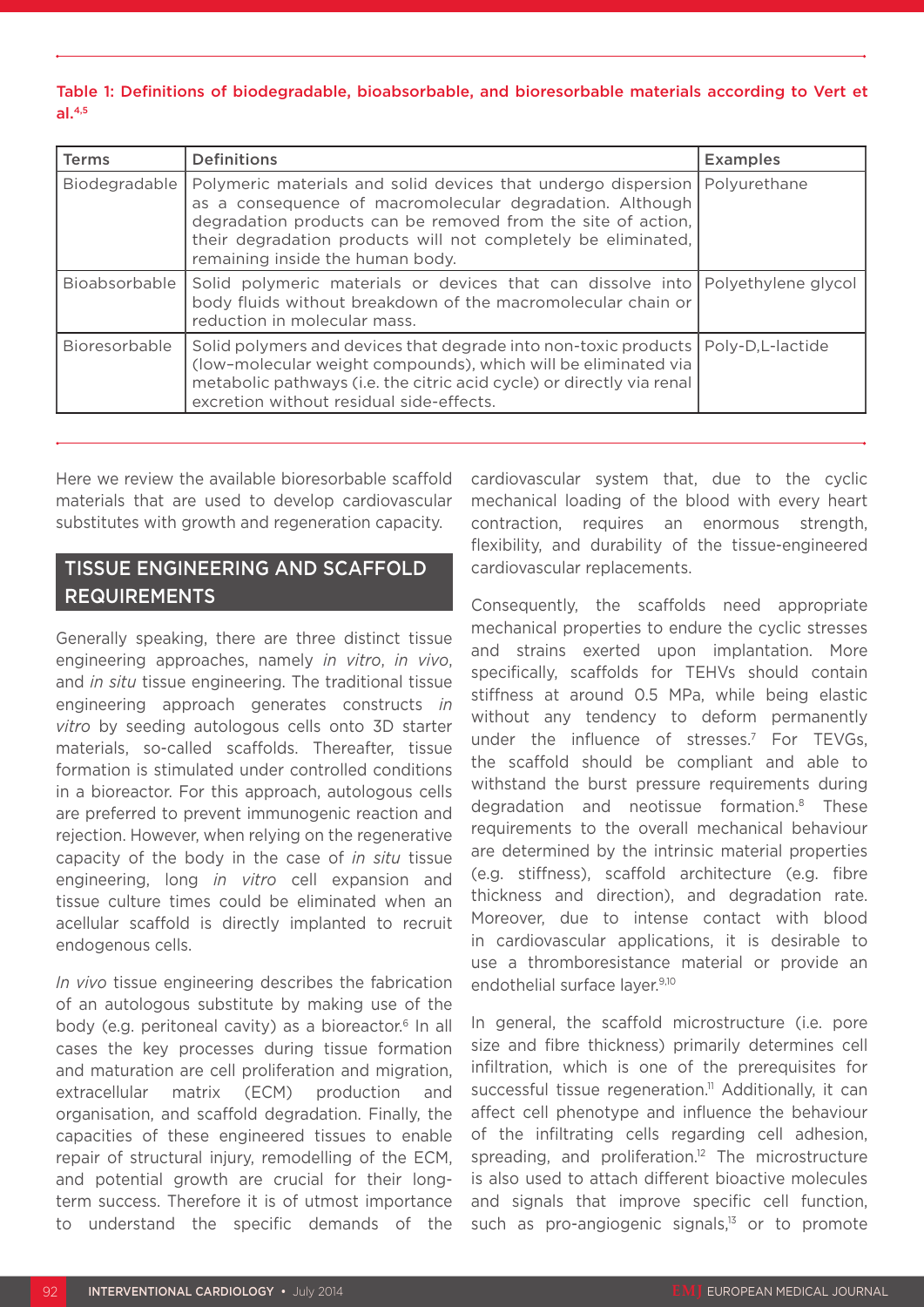recruitment of specific cell types via chemotaxis. The mechanical properties of the scaffold provide an important stimulus to the cells for ECM production and remodelling, as the cells experience different local stresses and strains depending on the scaffold stiffness. On the other hand, these mechanical cues, as a result of scaffold stiffness, can modulate the differentiation of cells into pathological phenotypes, e.g. osteoblastic or myofibroblastic differentiation.<sup>14</sup> Although the optimal cell type for preseeding the scaffold (or to attract *in vivo*) is not yet defined, an elaborative amount of information is available in literature<sup>15,16</sup> but is considered beyond the scope of this review.

To conclude, the initial scaffold for cardiovascular tissue engineering should ideally meet the following requirements: (1) be biocompatible and thromboresistant; (2) be able to support cell infiltration, growth, and cell-to-cell interaction; (3) start with sufficient mechanical properties and degrade at a rate in relation to new tissue formation; (4) have optimum architectural properties of pore size, porosity, and permeability in order to allow diffusion of nutrients and metabolic waste products; and last, but not least, (5) be bioresorbable.15

# BIORESORBABLE SCAFFOLD MATERIALS

Roughly, the bioresorbable materials can be divided into natural-based and synthetic polymers. For natural polymers, no toxic degradation or sustained inflammatory reactions are expected as they can be produced from biological sources, such as collagen, gelatin, fibrin, hyaluronic acid, alginate, and decellularised matrices.<sup>17</sup> In contrast, the bulk degradation of several synthetic polymers, such as polyglycolic acid (PGA), polylactic acid (PLA), polyhydroxyalkanoate, and copolymers, leads to a decrease in the pH within the polymeric matrix and might result in local inflammation.<sup>18</sup> The degradation of implants is of special interest for the medical industry as no further surgical procedure is required to remove the implant. Such biomaterials should have degradation and resorption rates which are compatible with the formation of the neotissue; there must be a balance between scaffold degradation and ECM production.<sup>19,20</sup> The bioresorbable polymers should maintain mechanical features and secure their function during tissue formation as unexpected faster material degradation can result in mechanical instability and vessel rupture or valve failure. However, after healing of

tissue, the implanted scaffold must be completely degraded and resorbed in order to avoid sideeffects.<sup>19,20</sup> Prolonged macrophage activity due to the presence of synthetic scaffold remnants may lead to excessive chronic inflammation resulting in fibrosis, calcification, and/or degeneration of the cardiovascular implants.18 Different factors influence the degradation kinetics, including hydrophobicity, crystallinity, configurational structure, molar mass, stress and strain, polydispersity, chain orientation, and site of implantation.21-24

There are four main degradation mechanisms for polymers: (1) hydrolysis; (2) oxidation (due to oxidants produced by tissues); (3) enzymatic degradation; and (4) physical degradation.25 Degradation via hydrolysis has been studied intensively, in particular for bioresorbable polymers. The chemical properties enable hydrolytic degradation as a consequence of ester bond hydrolysis. After degradation, the monomeric components are removed by the natural (metabolic) pathways of the human body. Table 2 displays the degradation time and products of the most important natural-based and synthetic polymers, such as PLA and poly-ε-caprolactone (PCL), which have been used in several cardiovascular tissue engineering applications.27-29

# SYNTHETIC POLYMERS

Synthetic bioresorbable polymers have found extensive applications in tissue engineering, mainly due to their variety of advantages compared to natural scaffold materials, including: more predictable mechanical and physical properties such as durability, degradation rate, strength, and elastic modulus. Furthermore, these materials are less expensive, better to reproduce, and may be stored over longer time periods, which make them interesting raw materials for scaffold fabrication.

# Aliphatic Polyesters

Aliphatic polyesters have been known and studied since the 1930s<sup>30</sup> and their success in tissue engineering relies mainly on their degradability, biocompatibility, good processability, and mechanical features. Currently, the most widely investigated and most commonly used biomedical aliphatic polyesters are PGA, PLA, and PCL.

PGA is a rigid thermoplastic material with high crystallinity and is not soluble in most organic solvents. PGA is usually synthesised by ring-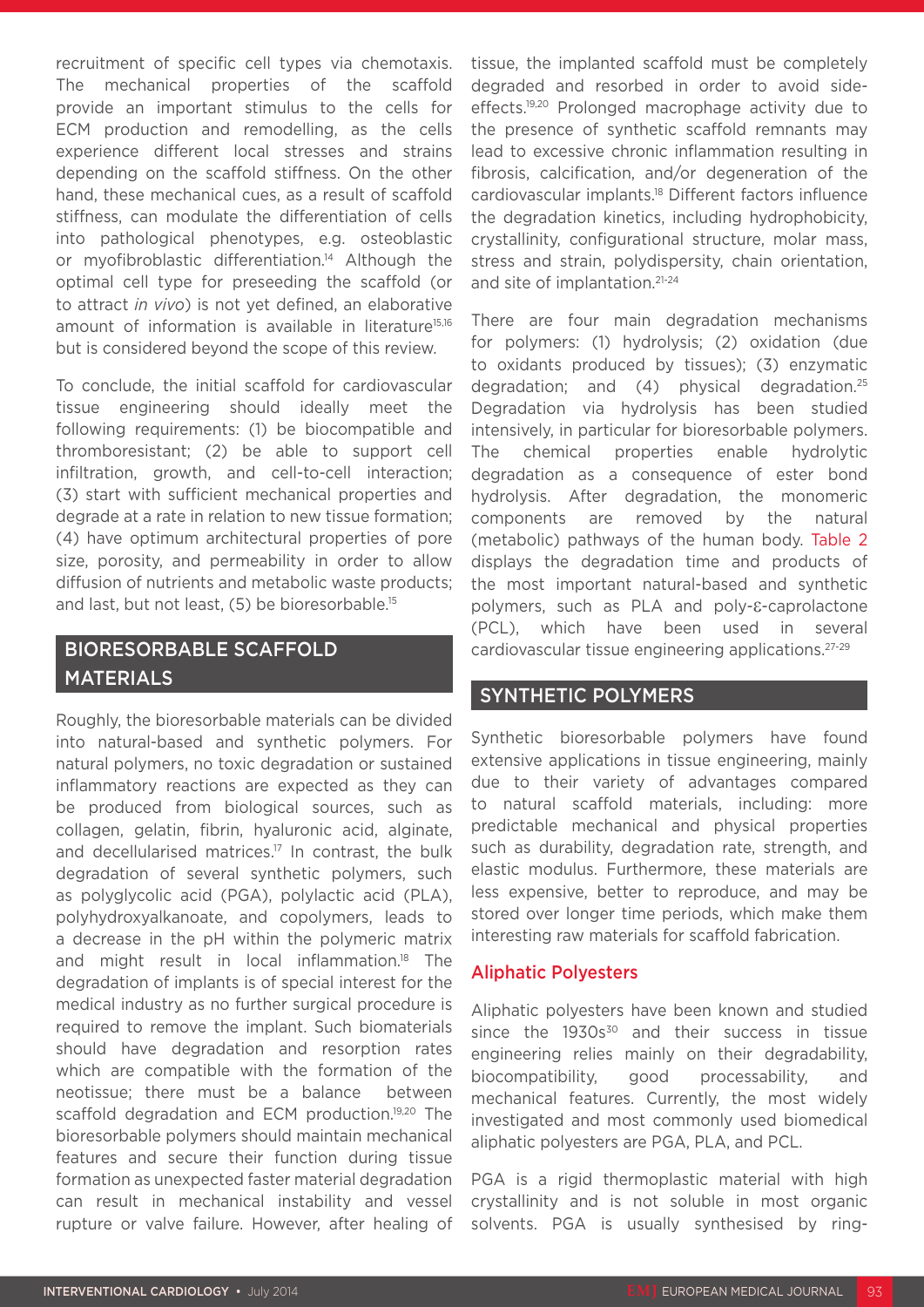| Polymer                                | Abbreviation       | Approximate<br><b>Degradation Time</b> | <b>Degradation Products</b>          | Reference |
|----------------------------------------|--------------------|----------------------------------------|--------------------------------------|-----------|
| Polyglycolic acid                      | PGA                | 6-12 months                            | Glycolic acid                        | 107       |
| Poly-L-lactic acid                     | PLLA               | $>24$ months                           | L-lactic acid                        | 107       |
| Poly-D,L-lactic acid                   | PDLLA              | $12-16$ months                         | D,L-lactic acid                      | 107       |
| Poly-D,L-lactide-co-glycolide<br>50:50 | <b>PDLGA 50:50</b> | 2 months                               | D,L-lactic acid<br>Glycolic acid     | 107       |
| Poly-D,L-lactide-co-glycolide<br>15:85 | <b>PDLGA 15:85</b> | 5 months                               | D,L-lactic acid<br>Glycolic acid     | 107       |
| Polycaprolactone                       | <b>PCL</b>         | $>24$ months                           | Caproic acid                         | 107       |
| Poly-4-hydroxybutyrate                 | P4HB               | 2-12 months                            | 4-hydroxbutyrate                     | 108       |
| Collagen                               |                    | ~2 weeks                               | Amino acids                          | 109       |
| Fibrin                                 |                    | few days                               | Fibrin degradation<br>products (FDP) | 110       |

Table 2: Bioresorbable polymers and their degradation time and degradation products.

opening polymerisation of glycolide, the cyclic dimer of glycolic acid. $31$  Similarly, lactic acid is polymerised to synthesise PLA. Lactic acid, which is normally produced by muscular contraction, can be eliminated through the citric acid cycle, whereas glycolic acid may be eliminated directly in urine or may be converted to enter the citric acid cycle via pyruvic acid.32 Due to the chiral nature of PLA, distinct forms exist, namely poly-L-lactide (PLLA), poly-D-lactide (PDLA), and racemic polylactide (PDLLA). The characteristics of PLA are highly affected by the stereo-isomeric L/D ratio of lactate units. Generally, an increased stereo-isomeric ratio decreases the crystallinity, whereby the degradation is enhanced. For example, degradation of PLA is faster than PDLA due to the lower crystallinity of PLA.

PCL is a semicrystalline, aliphatic polyester which is synthesised by ring-opening polymerisation of ε-caprolactone.33,34 It displays good mechanical characteristics, such as high elongation and strength. PCL degrades very slowly *in vivo* by enzymatic action and by hydrolysis (Table 2).<sup>33</sup> All three polyesters are FDA approved polymers for clinical use.35

The feasibility of creating autologous TEVGs was first demonstrated in 1998 by seeding vascular cells onto PGA scaffolds.36,37 After *in vitro* culture and biomimetic perfusion, these grafts were implanted into the right saphenous artery of miniature swine and demonstrated to stay patent up to 24 days.<sup>36</sup> However, the relatively stiff

nature of the PGA fibres was not optimal and resulted in poor compliance match and poor surgical handling qualities.<sup>37</sup> Despite PGA being bioresorbable, breakdown products are acidic, which could induce an inflammatory response. Furthermore, PGA degrades faster than PLA, resulting in lower mechanical properties of TEVGs.36 Other studies used PGA-PLLA scaffolds for microvessels in mice<sup>38</sup> or investigated TEVG scaffolds composed of polyglycolide knitted fibre and an L-lactide and ε-caprolactone copolymer sponge in a canine inferior vena cava model.<sup>39</sup> Surgical handling characteristics were improved after the introduction of a more elastic hybrid polymeric scaffold, fabricated from either PGA or PLA fibrebased mesh coated with a 50:50 copolymer of L-lactide and ε-caprolactone (PCLA/PGA or PCLA/ PLA), due to an improved compliance match between vessel and conduit.40 In 1998, Shinòka et al.<sup>37</sup> reported surgical implantation of TEVGs in lambs, based on autologous myofibroblasts and endothelial cells seeded onto PGA scaffolds. This study demonstrated the first vascular graft using autologous cells that yielded a viable structure.37

# Polyhydroxyalkanoates (PHA)

Another group of polyesters that appeared to be convenient for tissue engineering is the PHA family, which is built from hydroxyacids produced by microorganisms under unbalanced growth conditions.41,42 This group is generally bioresorbable and thermoprocessable and includes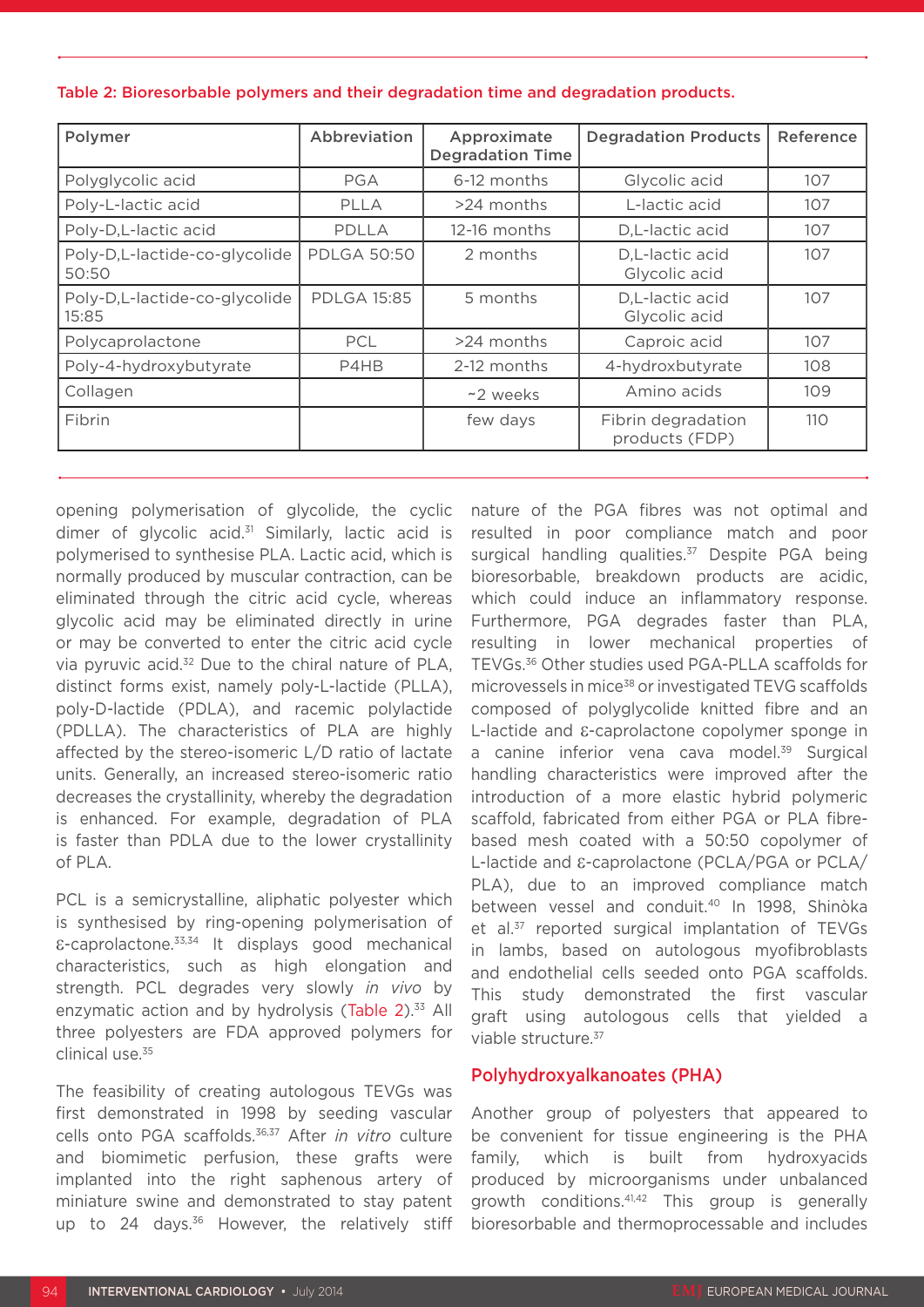poly-3-hydroxybutyrate (P3HB), copolymers of 3-hydroxybutyrate and 3-hydroxyvalerate (PHBV), poly-4-hydroxybutyrate (P4HB), copolymers of 3-hydroxybutyrate and 3-hydroxyhexanoate (PHBHHx), and poly-3-hydroxyoctanoate (PHO). A disadvantage of some PHA polymers, however, is their limited availability and the time-consuming production by bacteria. In order to adjust mechanical features or biocompatibility PHA polymers can be either blended, surface modified, or composed with other polymers, enzymes, or inorganic materials.43 Additionally, their degradation rate can be tailored by varying their copolymer ratio. For example in 1999, TEVGs based on PGA-PHA scaffolds were implanted in the abdominal aorta of lambs and successfully followed up to 5 months *in vivo*. Overtime, the mechanical properties of these preseeded TEVGs changed towards those of native blood vessels.<sup>44</sup> For both heart valve and vascular tissue engineering the use of PGA coated with P4HB, meaning the combination of the thermoplastic characteristic of P4HB and high porosity of PGA, has been investigated intensively, presenting promising results in *in vitro* and preclinical studies.<sup>45-50</sup> Hoerstrup et al.<sup>51</sup> provided, in 2006, the first evidence of growth of living, functional pulmonary arteries engineered from vascular cells seeded on PGA/P4HB scaffolds in a growing lamb model. The evidence of the growth and remodelling capacity of these implants proved their potential also for use in paediatric applications.

# NATURAL POLYMERS

Whereas synthetic materials have performed better in durability and strength, they pale in comparison with the functional capabilities of natural tissues. A good alternative to the synthetic polymers are natural polymers which possess biologically recognisable side groups. The category of natural-based materials for scaffolds includes polysaccharides (aliginate, chitin/chitosan, and hyaluronic acid derivate), proteins (soy, collagen, fibrin, gels, and silk), or decellularised ECM. Natural polymers are used as pure materials or in combination with synthetic polymers or inorganic substances to produce scaffolds.52-54 The natural polymers mostly used for cardiovascular tissue engineering are collagen, fibrin, and decellularised ECM.

# Collagen

Collagen molecules have a triple-helical structure and provide high tensile strength due to the arrangement of triple helices in fibrils. This biopolymer is the major protein component of the ECM and plays a dominant role in maintaining the biologic and structural integrity. There are four main collagen Types (I, II, III, and V) that make up the essential part of collagen in bone, cartilage, tendon, skin, and muscle.<sup>55,56</sup> The most explored collagen for biomedical applications is collagen Type I. Collagen scaffolds have been investigated for blood vessels, heart valves, and ligaments $57$  in a variety of formats including porous sponges,<sup>60</sup> gels, sheets, <sup>61,62</sup> and foams.<sup>63</sup> The possible degradation by human collagenases makes collagen an ideal scaffold for tissue engineering and could potentially lead to the restoration of tissue structure and functionality.<sup>58</sup> The degradation rate often needs to be regulated using diverse methods such as crosslinking techniques.59 The feasibility of TEVGs made of collagen and cells was first demonstrated in 1986 by Weinberg and Bell.<sup>64</sup> They generated cultures of bovine endothelial cells, smooth muscle cells (SMCs), and fibroblasts in layers of collagen gel. Later, a polyethylene terephthalate (PET) mesh was added to enhance the burst pressure.<sup>64</sup> Since, several studies have been conducted to improve the strength of collagen-based constructs by incorporating cells, matrix components, undegradable or degradable meshes,69-71 and intracellular biomolecules by glycation<sup>65-68</sup> or dynamic mechanical stimulation.<sup>72</sup> Furthermore, cross-linking with chemicals makes collagen stronger and modifies its degradation rate.<sup>73</sup> A distinctive drawback, however, is the low availability of homologous (human) collagen.

# Fibrin

Fibrin is a biopolymer of the monomer fibrinogen, i.e. the end-product of the coagulation cascade following the conversion of fibrinogen in the presence of thrombin and calcium.<sup>74</sup> Fibrinogen is a soluble plasma glycoprotein, which is produced by the liver. Fibrin and fibrinogen play essential roles in blood clotting, fibrinolysis, cellular and matrix interactions, the inflammatory response, wound healing, and neoplasia.<sup>74</sup> Fibrin is used as a naturally-occurring, autologous scaffold without the potential risk of a foreign body reaction.75 Based on the autologous and bioresorbable properties, many applications for tissue engineering have been established in combination with cells,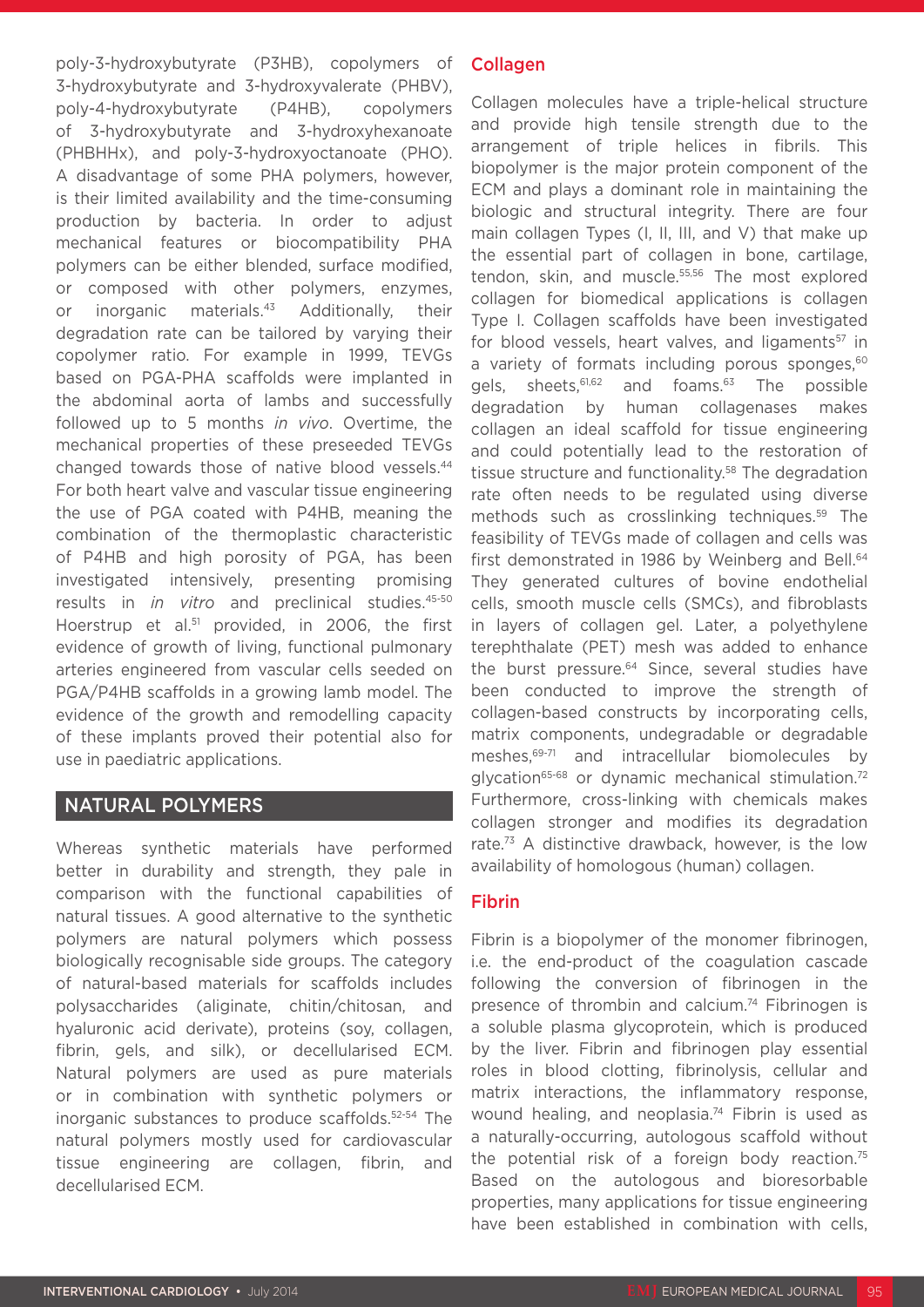growth factors, or drugs.76-78 The most broadly used forms of fibrin scaffolds are fibrin hydrogels, fibrin glue, and fibrin microbeads.79 Interestingly, fibrin gels can stimulate SMCs to synthesise elastin, which is an important component of arteries.81 Fibrin vascular constructs are weaker and more extensible than collagen-based constructs. Therefore mechanical properties can be improved by fibrin-collagen composites presenting higher strength than collagen alone, but also more gel compaction.80 Next to the shrinkage of the gel and low mechanical stiffness, its rapid degradation before proper tissue formation is another major disadvantage of fibrin hydrogels.76,82 On the other hand, degradation within several days by cellassociated enzymatic activities can be utilised for the controlled release of growth factors.<sup>83</sup> Moreover, by adding aprotinin (for example), which restricts or even stops fibrinolyse, the degradation can be controlled.<sup>82</sup> Aprotinin is a monomeric serine protease inhibitor found to effectively inhibit the activity of several proteases, including plasmin, trypsin, chymotrypsin, and kallikrein.<sup>84</sup>

# Decellularised ECM

Besides using proteins, such as fibrin or collagen, the complete natural ECM, i.e. decellularised xeno or homo-grafts, has also been discovered as an appropriate scaffold for tissue engineering. The ECM works as a supporting material and regulator of cellular functions including cell survival, proliferation, morphogenesis, and differentiation.<sup>85</sup> However, xenografts are associated with the risk of immunogenic reactions or disease transmission, and the availability of homografts is limited.<sup>86</sup> To eliminate immune reactions the xenogenic tissues can be decellularised, which is generally performed by perfusion of the tissue with various detergents or enzymatically, aiming at the removal of all cellular and nuclear matter while reducing any effects on the integrity and structure of the remaining ECM.87-89 For this purpose, many organs and tissues, such as vessel, heart valves, and pericardium from humans and animals (e.g. sheep, pigs, and rabbits) have been studied.90-93 Moreover, *in vivo* complete cellular ingrowth was proved in animal models.94,95

# CLINICAL APPLICATIONS

Next to the elimination of possible immune rejection and the requirement of lifelong anticoagulation therapy, the major advantage of autologous tissue-engineered vessels or valves

compared to current replacements is their ability to grow, repair, and remodel. However, despite the variety of accepted biomaterials for clinical applications and successful *in vitro* studies, just a few reports describe the effective transplantation of cardiovascular tissue engineering into clinics. In 2001, Shinòka's group<sup>96</sup> performed the first clinical study using vascular cell-seeded biodegradable polymer scaffolds (PGA or PLLA 50:50 copolymer ε-caprolactone) in the high-flow low-pressure pulmonary venous system of paediatric and young patients. 7 months after implantation, TEVGs were still functional, without complications or aneurysm.<sup>96</sup> Nevertheless, few patients showed TEVG stenosis, which was successfully treated with angioplasty.<sup>97</sup> L'Heureux's group<sup>98</sup> treated haemodialysis patients with end-stage renal disease and haemodialysis failure with complete autologous *in vitro* grown TEVGs.98 However, three out of ten TEVGs failed due to thrombosis or aneurysm, attributed to a low postoperative flow rate and diffuse dilatation. The clinical translation of autologous living valves, created according to the classical tissueengineering paradigm, is, among others, limited by cell-mediated contraction of the valve leaflets caused by traction forces exerted by the cells. Decellularisation of the TEHVs before implantation can prevent this retraction, meanwhile enabling off-the-shelf availability.50,99 Although preclinical trials have been performed for this promising approach,49,50,100 more sophisticated studies should be performed to support future clinical studies.

The first clinical implementation of valves was performed with decellularised pulmonary allografts, reseeded with autologous endothelial progenitor cells, showing improved freedom from reintervention in contrast to conventional homografts and xenografts.100 Additionally, decellularised allografts, reseeded with autologous vascular endothelial cells, demonstrated uncompromised follow-up of 10 years with excellent haemodynamic performance.<sup>101</sup> Nevertheless, the need for valve replacements exceeds the supply of donor valves. Therefore, also the largely available decellularised xenogenic pulmonary valves, reseeded with autologous vascular endothelial cells, have been introduced for right ventricular outflow tract reconstruction, with excellent early and midterm results.<sup>101</sup> Moreover, the short and mid-term performance of non-seeded decellularised xenograft valves in children and patients with congenital heart disease were recently reported to meet the performance of other currently available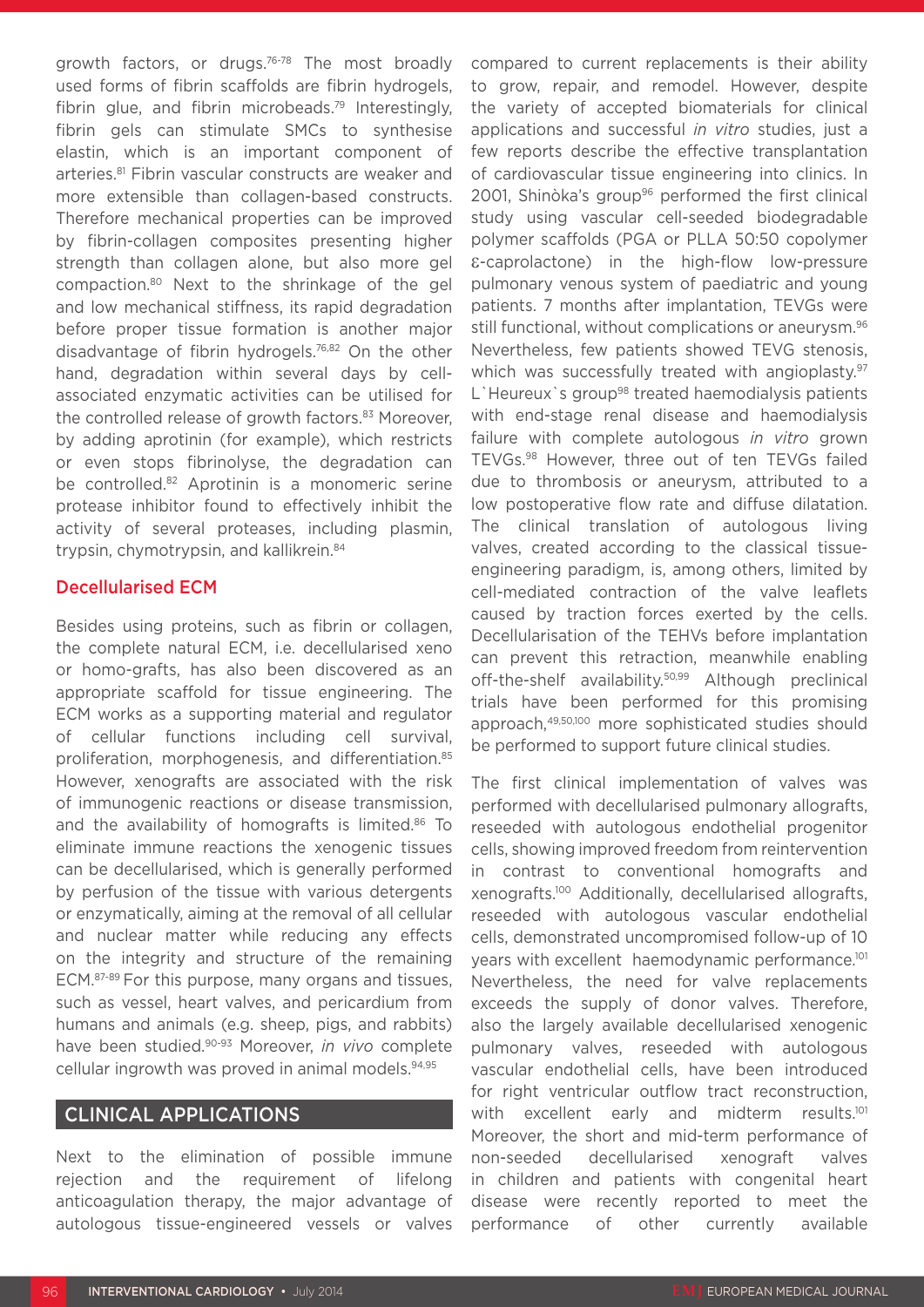implants.102 However, cellular infiltration is sparse in humans.102-104,106

# **CONCLUSION**

This review displays the significant progress of the applications of bioresorbable materials in the field of cardiovascular tissue engineering. As the scaffold plays a crucial role in the successful design of tissue-engineered constructs, the choice of material directly influences the outcome. Naturalbased polymers display no toxic degradation or sustained inflammatory reactions and can be produced from biological sources. On the other hand, synthetic polymers present a higher strength and durability compared to natural polymers, but the bulk degradation might result in local inflammation. Composite biomaterials have the potential to overcome the current predicament

of having to choose between either synthetics or natural tissues. Therefore, despite a variety of materials having been validated, future effort should focus on perfecting composite materials to take full advantage of the best properties. Moreover, optimising methods to extract natural polymers from human (cell) sources will enable the production of non-genoxenic (composite) grafts. In the coming decades research will most likely focus on intelligent, off-the-shelf scaffolds that make use of the regenerative capacity of the human body by attracting endogenous cells. Obviously, longterm (pre-clinical) studies are compulsory to evaluate the remodelling of these optimised materials towards native-like tissues. Nevertheless, bioresorbable scaffolds have large potential to eventually replace the use of the current synthetic and fixed-biological grafts in clinical practice.

#### Acknowledgements

The research leading to these results has received funding from the European Union's Seventh Framework Programme (FP7/2007-2013) under grant agreement  $n^{\circ}$ . 242008 and grant agreement  $n^{\circ}$ . 626976.

#### REFERENCES

1. World Health Organization (WHO). Cardiovascular diseases (CVDs). 2009: Fact sheet N°317.

2. Verma S et al. Should radial arteries be used routinely for coronary artery bypass grafting? Circulation. 2004;110(5):e40-6.

3. McKee JA et al. Human arteries engineered in vitro. EMBO Rep. 2003;4(6):633-8.

4. Vert M. Bioresorbable polymers for temporary therapeutic applications. Die Angewandte Makromolekulare Chemie. 1989;166(1):155-68.

5. Vert M et al. Bioresorbability and biocompatibility of aliphatic polyesters. J Mater Sci – Mater Med. 1992;3(6):432-46.

6. Hoenig MR et al. Tissue-engineered blood vessels: alternative to autologous grafts? Arterioscler Thromb Vasc Biol. 2005;25(6):1128-34.

7. Driessen NJ et al. Modeling the mechanics of tissue-engineered human heart valve leaflets. J Biomech. 2007;40(2):325-34.

8. Institute ANS. ANSI 2000 cardiovascular implants—vascular graft prostheses. 1994.

9. Patterson JT et al. Tissue-engineered vascular grafts for use in the treatment of congenital heart disease: from the bench to the clinic and back again. Regen Med.

#### 2012;7(3):409-19.

10. Li S et al. Vascular tissue engineering: from in vitro to in situ. Wiley Interdiscip Rev Syst Biol Med. 2013;6(1):61-76.

11. Balguid A et al. Tailoring fiber diameter in electrospun poly(epsilon-caprolactone) scaffolds for optimal cellular infiltration in cardiovascular tissue engineering. Tissue Eng Part A. 2009;15(2):437-44.

12. Li WJ et al. Fabrication and characterization of six electrospun poly(alpha-hydroxy ester)-based fibrous scaffolds for tissue engineering applications. Acta Biomater. 2006;2(4):377-85.

13. Singh S. The enhancement of VEGF-mediated angiogenesis by polycaprolactone scaffolds with surface cross-linked heparin. Biomaterials. 2011;32(8):2059-69.

14. Schoen FJ. Heart valve tissue engineering: quo vadis? Curr Opin Biotechnol. 2011;22(5):698-705.

15. Weber B, Hoerstrup SP, "Regenerating Heart Valves," Cohen IS, Gaudette GR (eds.), Regenerating the Heart: Stem Cells and the Cardiovascular System (2011), Totowa: Humanam, pp.403-42.

16. Leor J et al. Cells, scaffolds, and molecules for myocardial tissue engineering. Pharmacol Ther. 2005;105(2):151-63.

17. Kong HJ et al. Controlling degradation of hydrogels via the size of cross-linked junctions. Advanced Materials. 2004. 16(21):1917-21.

18. Mendelson K, Schoen FJ. Heart valve tissue engineering: concepts, approaches, progress, and challenges. Ann Biomed Eng. 2006;34(12):1799-819.

19. Middleton IP et al. Professor Bamford's research in the field of biomaterials. J Biomater Sci Polym Ed. 2000;11(12): 1287-306.

20. James K, Kohn J. New biomaterials for tissue engineering. MRS Bulletin. 1996;21(11):22-6.

21. Dunn AS et al. The influence of polymer blend composition on the degradation of polymer/hydroxyapatite biomaterials. J Mater Sci Mater Med. 2001;12(8):673-7.

22. Heidemann W et al. Degradation of poly(D,L)lactide implants with or without addition of calciumphosphates in vivo. Biomaterials. 2001;22(17):2371-81.

23. Li S. Hydrolytic degradation characteristics of aliphatic polyesters derived from lactic and glycolic acids. J Biomed Mater Res. 1999;48(3):342-53.

24. Vert Met al. Complexity of the hydrolytic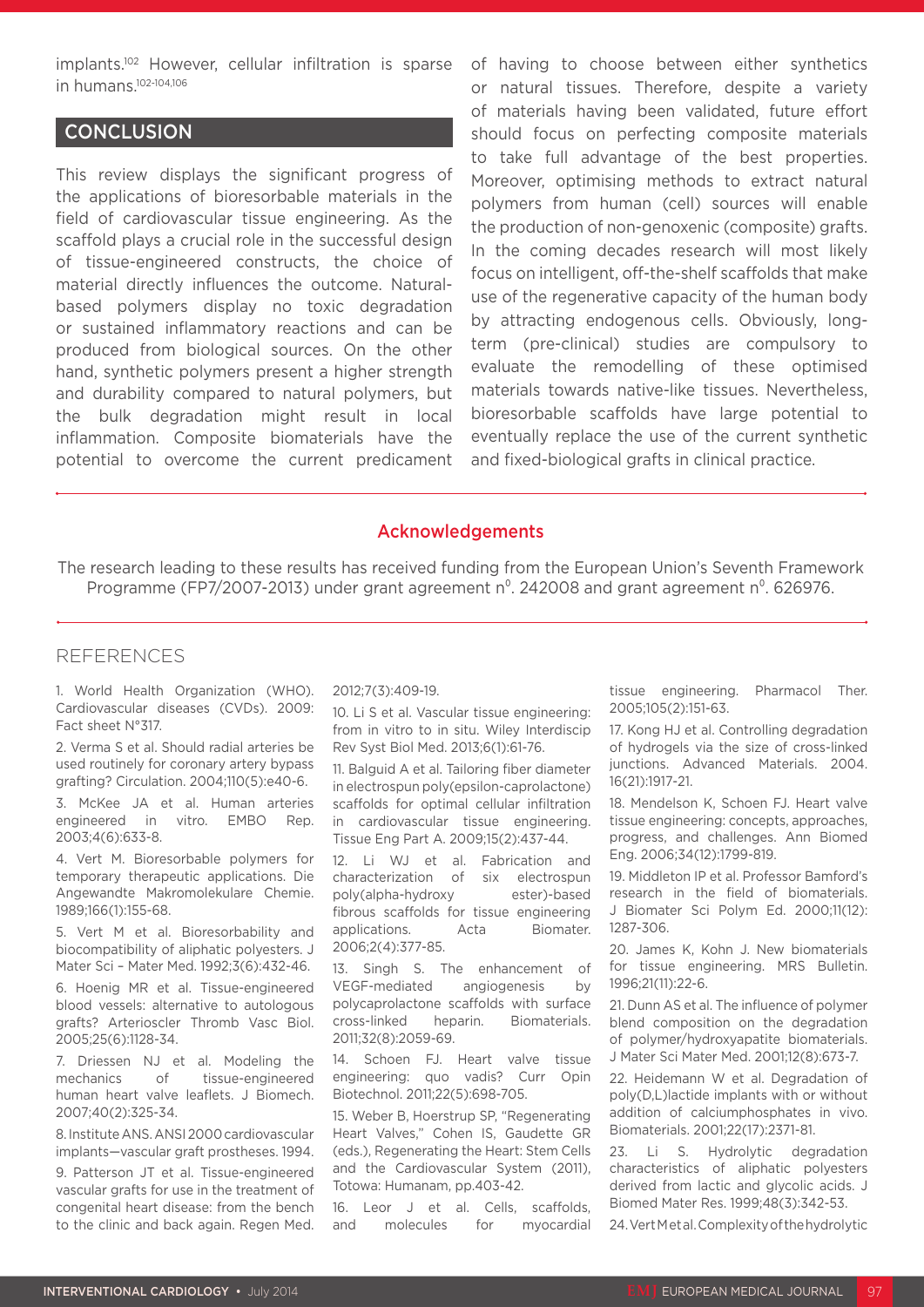degradation of aliphatic polyesters. Die Angewandte Makromolekulare Chemie. 1997;247(1):239-53.

25. Lyu S, Untereker D. Degradability of polymers for implantable biomedical devices. Int J Mol Sci. 2009;10(9): 4033-65.

26. Chan BP, Leong KW. Scaffolding in tissue engineering: general approaches and tissue-specific considerations. Eur Spine J. 2008;17(Suppl 4):467-79.

27. François S et al. A poly(L-lactic acid) nanofibre mesh scaffold for endothelial cells on vascular prostheses. Acta Biomater. 2009;5(7):2418-28.

28. Heydarkhan-Hagvall S et al. Threedimensional electrospun ECM-based hybrid scaffolds for cardiovascular tissue engineering. Biomaterials. 2008;29(19):2907-14.

29. Ulery BD et al. Biomedical applications of biodegradable polymers. J Polym Sci Part B: Polym Phys. 2011;49(12):832-64.

30. Carothers WH, Coffman DD. The thermal decomposition of sodium ethyl. J Am Chem Soc. 1929;51(2):588-93.

31. Athanasiou KA et al. Orthopaedic applications for PLA-PGA biodegradable polymers. Arthroscopy. 1998;14(7):726-37.

32. Engelberg I, Kohn J. Physicomechanical properties of degradable polymers used in medical applications a comparative-study. Biomaterials. 1991;12(3):292-304.

33. Couet F et al. Macromolecular biomaterials for scaffold-based vascular tissue engineering. Macromol Biosci. 2007;7(5):701-18.

34. Pankajakshan D, Agrawal DK. Scaffolds in tissue engineering of blood vessels. Can J Physiol Pharmacol. 2010;88(9):855-73.

35. Thomas LV et al. Tissue engineered vascular grafts--preclinical aspects. Int J Cardiol. 2013;167(4):1091-100.

36. Niklason LE et al. Functional arteries grown in vitro. Science. 1999;284(5413):489-93.

37. Shinoka T et al. Creation of viable pulmonary artery autografts through tissue engineering. J Thorac Cardiovasc Surg. 1998;115(3):536-45.

38. Wu X et al. Tissue-engineered microvessels on three-dimensional biodegradable scaffolds using human endothelial progenitor cells. Am J Physiol Heart Circ Physiol. 2004;287(2):H480-7.

39. Matsumura G et al. Long-term results of cell-free biodegradable scaffolds for in situ tissue-engineering vasculature: in a canine inferior vena cava model. PloS One. 2012;7(4):e35760.

40. Watanabe M et al. Tissue-engineered vascular autograft: inferior vena cava replacement in a dog model. Tissue Eng. 2001;7(4):429-39.

41. Li H et al. Fabrication, characterization, and in vitro degradation of composite scaffolds based on PHBV and bioactive glass. J Biomater Appl. 2005;20(2): 137-55.

42. Chen GQ, Wu Q. The application of polyhydroxyalkanoates as tissue engineering materials. Biomaterials. 2005;26(33):6565-78.

43. Rezwan K et al. Biodegradable and bioactive porous polymer/ inorganic composite scaffolds for bone tissue engineering. Biomaterials. 2006;27(18):3413-31.

44. Shum-Tim D et al. Tissue engineering of autologous aorta using a new biodegradable polymer. Ann Thorac Surg. 1999;68(6):2298-304.

45. Schmidt D et al. Tissue engineering of heart valves using decellularized xenogeneic or polymeric starter matrices. Philos Trans R Soc Lond B Biol Sci. 2007;362(1484):1505-12.

46. Hoerstrup SP et al. Functional living trileaflet heart valves grown in vitro. Circulation. 2000;102(19 Suppl 3):III44-9.

47. Rabkin E et al. Evolution of cell phenotype and extracellular matrix in tissue-engineered heart valves during invitro maturation and in-vivo remodeling. J Heart Valve Dis. 2002;11(3):308-14.

48. Stekelenburg M et al. Dynamic straining combined with fibrin gel cell seeding improves strength of tissueengineered small-diameter vascular grafts. Tissue Eng Part A. 2009;15(5): 1081-9.

49. Weber B et al. Off-the-shelf human decellularized tissue-engineered heart valves in a non-human primate model. Biomaterials. 2013;34(30):7269-80.

50. Dijkman PE et al. Decellularized homologous tissue-engineered heart valves as off-the-shelf alternatives to xeno- and homografts. Biomaterials. 2012;33(18):4545-54.

51. Mol A et al. Autologous human tissueengineered heart valves: prospects for systemic application. Circulation. 2006;114(1 Suppl):I152-8.

52. Chen GP et al. The use of a novel PLGA fiber/collagen composite web as a scaffold for engineering of articular cartilage tissue with adjustable thickness. J Biom Mater Res A. 2003;67(4):1170-80.

53. Zhang Y, Zhang M. Synthesis and characterization of macroporous chitosan/calcium phosphate composite scaffolds for tissue engineering. J Biom Mater Res. 2001;55(3):304-12.

54. Kim HW et al. Stimulation of osteoblast responses to biomimetic nanocomposites of gelatin-hydroxyapatite for tissue engineering scaffolds. Biomaterials. 2005;26(25):5221-30.

55. Grant ME. From collagen chemistry

towards cell therapy - a personal journey. Int J Exp Pathol. 2007;88(4):203-14.

56. Smith K, Rennie MJ. New approaches and recent results concerning humantissue collagen synthesis. Curr Opin Clin Nutr Metab Care. 2007;10(5):582-90.

57. Auger FA et al. Tissue-engineered human skin substitutes developed from collagen-populated hydrated gels: clinical and fundamental applications. Med Biol Eng Comput. 1998;36(6):801-12.

58. Yannas IV et al. Wound tissue can utilize a polymeric template to synthesize a functional extension of skin. Science. 1982;215(4529):174-6.

59. Weadock KS et al. Effect of physical crosslinking methods on collagen-fiber durability in proteolytic solutions. J Biomed Mater Res. 1996;32(2):221-6.

60. Taylor PM et al. Human cardiac valve interstitial cells in collagen sponge: a biological three-dimensional matrix for tissue engineering. J Heart Valve Dis. 2002;11(3):298-306.

61. Butcher JT, Nerem RM. Porcine aortic valve interstitial cells in three-dimensional culture: comparison of phenotype with aortic smooth muscle cells. J Heart Valve Dis. 2004;13(3):478-85.

62. Tedder ME et al. Stabilized collagen scaffolds for heart valve tissue engineering. Tissue Eng Part A. 2009;15(6):1257-68.

63. Rothenburger M et al. Ultrastructure of proteoglycans in tissue-engineered cardiovascular structures. Tissue Eng. 2002;8(6):1049-56.

64. Weinberg CB, Bell E. A blood vessel model constructed from collagen and cultured vascular cells. Science. 1986;231(4736):397-400.

65. Qi J et al. Modulation of collagen gel compaction by extracellular ATP is MAPK and NF-kappaB pathways dependent. Exp Cell Res. 2009;315(11):1990-2000.

66. Fernandez P, Bausch AR. The compaction of gels by cells: a case of collective mechanical activity. Integr Biol (Camb). 2009;1(3):252-9.

67. Zhou M et al. [Constructing a smalldiameter decellularized vascular graft pre-loaded with bFGF]. Zhongguo Xiu Fu Chong Jian Wai Ke Za Zhi. 2008;22(3):370-5.

68. Girton TS et al. Mechanisms of stiffening and strengthening in mediaequivalents fabricated using glycation. J Biomech Eng. 2000;122(3):216-23.

69. Miwa H et al. Development of a hierarchically structured hybrid vascular graft biomimicking natural arteries. ASAIO J. 1993;39(3):M273-7.

70. Berglund JD et al. Incorporation of intact elastin scaffolds in tissueengineered collagen-based vascular grafts. Tissue Eng. 2004;10(9-10):1526-35.